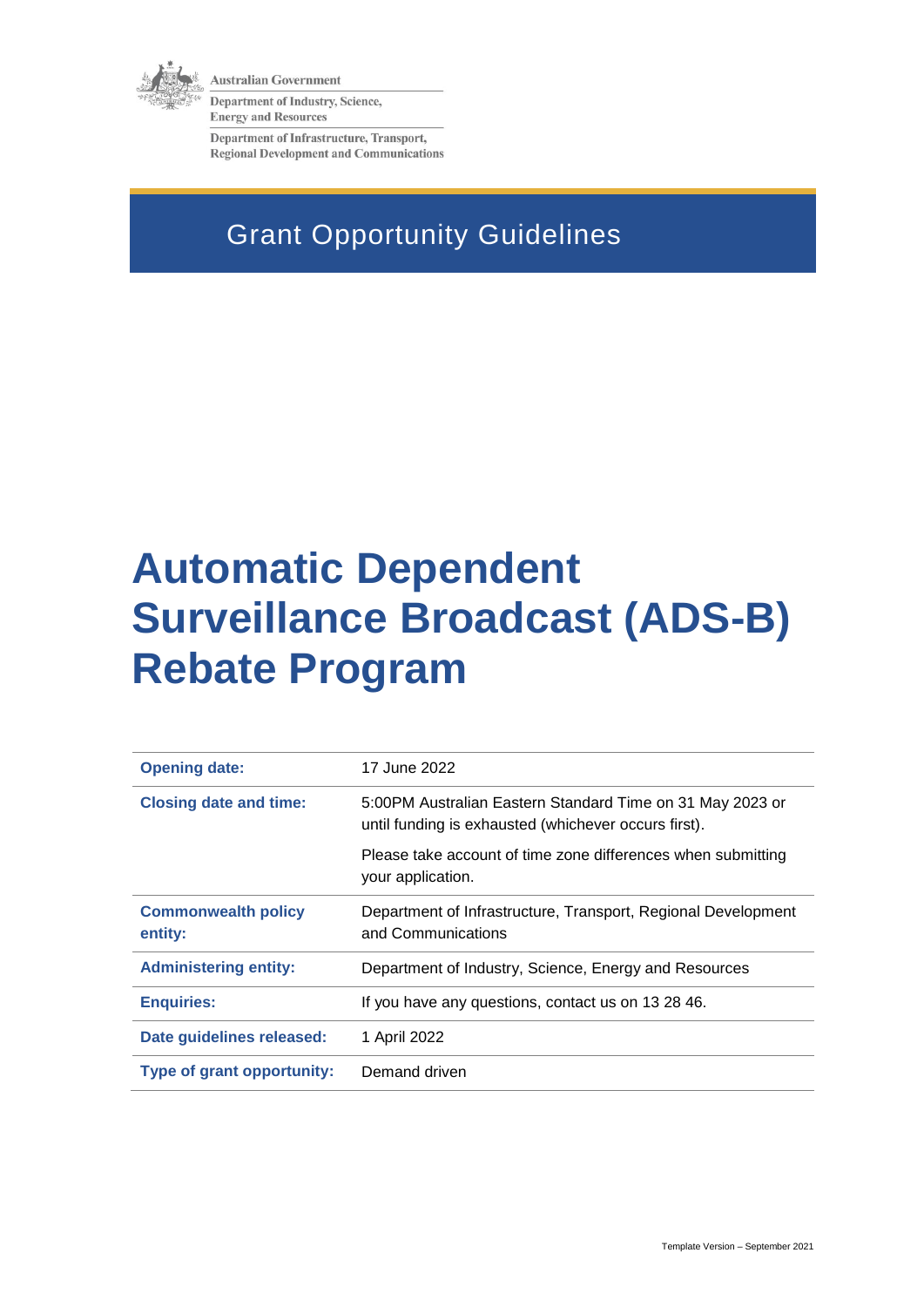### **Contents**

| 1. | Automatic Dependent Surveillance Broadcast (ADS-B) Rebate Program processes4 |    |  |
|----|------------------------------------------------------------------------------|----|--|
| 2. |                                                                              |    |  |
|    | 2.1.                                                                         |    |  |
| 3. |                                                                              |    |  |
|    | 3.1.                                                                         |    |  |
| 4. |                                                                              |    |  |
|    | 4.1.                                                                         |    |  |
|    | 4.2.                                                                         |    |  |
|    | 4.3.                                                                         |    |  |
| 5. |                                                                              |    |  |
|    | 5.1.                                                                         |    |  |
|    | 5.2.                                                                         |    |  |
|    |                                                                              |    |  |
|    | 6.1.                                                                         |    |  |
|    | 6.2.                                                                         |    |  |
| 7. |                                                                              |    |  |
| 8. |                                                                              |    |  |
| 9. |                                                                              |    |  |
|    | 9.1.                                                                         |    |  |
|    | 9.2.                                                                         |    |  |
|    | 9.3.                                                                         |    |  |
|    |                                                                              |    |  |
|    |                                                                              |    |  |
|    | 11.1.                                                                        |    |  |
|    | 11.2.                                                                        |    |  |
|    | 12. Probity                                                                  | 10 |  |
|    | 12.1.                                                                        |    |  |
|    | 12.2.                                                                        |    |  |
|    |                                                                              |    |  |
|    |                                                                              |    |  |
|    |                                                                              |    |  |
|    |                                                                              |    |  |
|    | 12.3.                                                                        |    |  |
|    |                                                                              |    |  |
|    | Appendix A.                                                                  |    |  |
|    |                                                                              |    |  |
|    |                                                                              |    |  |
|    | Appendix B.                                                                  |    |  |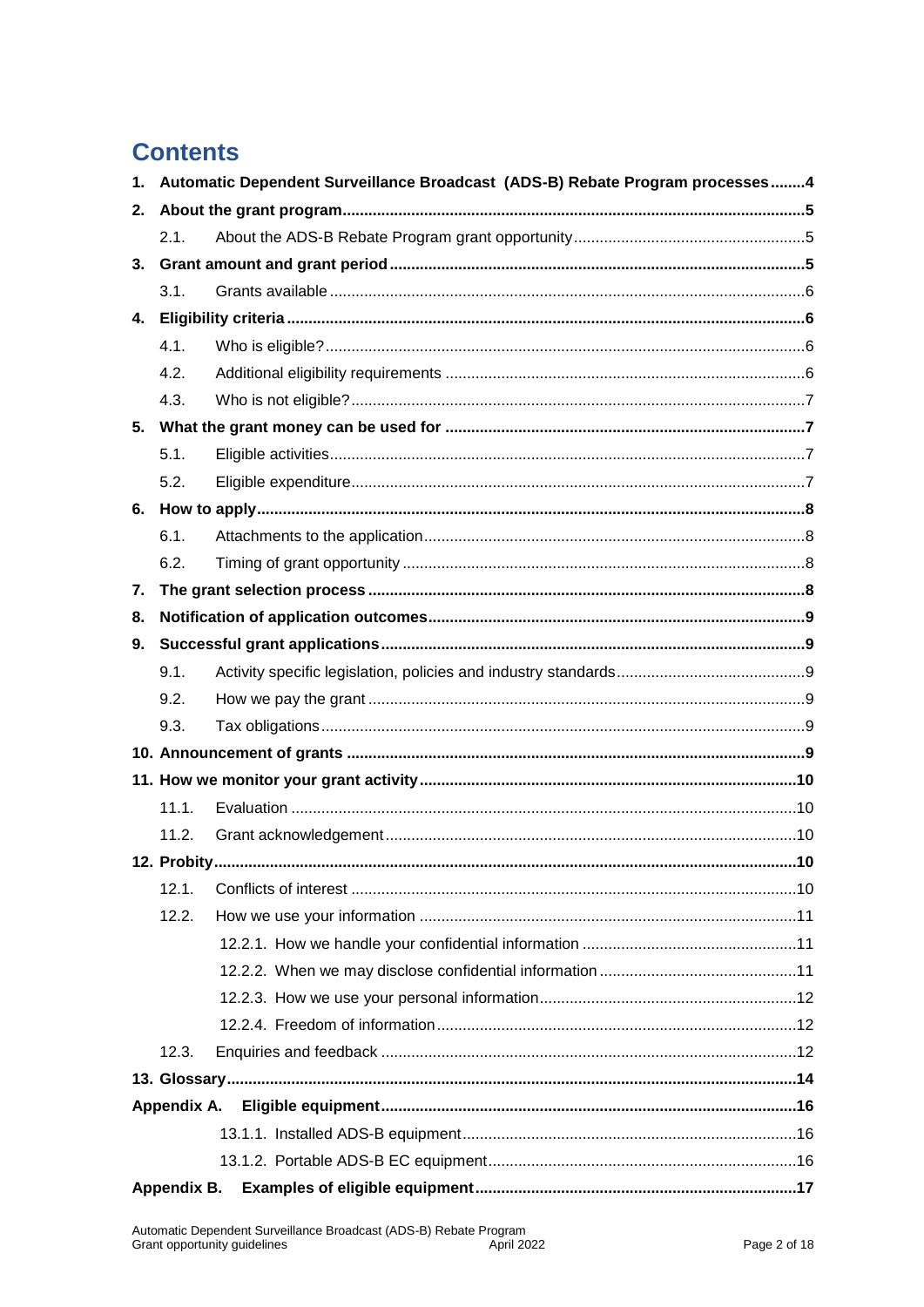| 13.1.2.1. ADS-B (OUT) capable transponders with integrated GNSS position source |  |
|---------------------------------------------------------------------------------|--|
| 13.1.2.2. ADS-B (OUT) capable transponders without integrated GNSS position     |  |
|                                                                                 |  |
|                                                                                 |  |
|                                                                                 |  |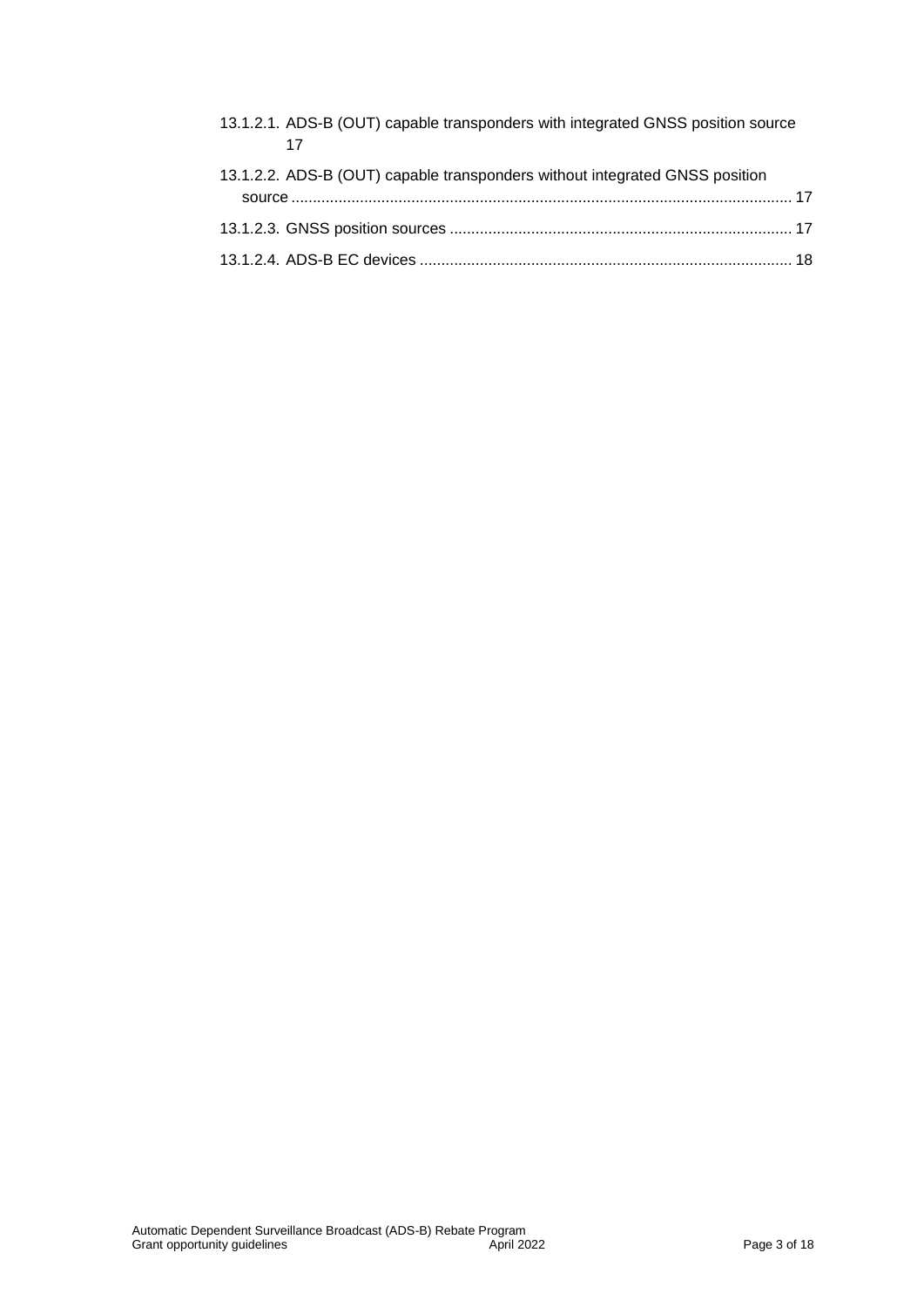### **1. Automatic Dependent Surveillance Broadcast (ADS-B) Rebate Program processes**

#### **The ADS-B Rebate Program is designed to achieve Australian Government objectives**

This grant opportunity is part of the above grant program which contributes to the Department of Infrastructure, Transport, Regional Development and Communications' Outcome 2. The Department of Infrastructure, Transport, Regional Development and Communications works with stakeholders to plan and design the grant program according to the *[Commonwealth Grants Rules](https://www.finance.gov.au/government/commonwealth-grants/commonwealth-grants-rules-guidelines)  [and Guidelines](https://www.finance.gov.au/government/commonwealth-grants/commonwealth-grants-rules-guidelines)*.

| The grant opportunity opens                                                                              |
|----------------------------------------------------------------------------------------------------------|
| We publish the grant guidelines on business.gov.au and GrantConnect.                                     |
|                                                                                                          |
| You undertake and pay for eligible activities                                                            |
|                                                                                                          |
| You complete and submit a grant application                                                              |
| You complete the application form, addressing all the eligibility criteria in order for your application |
| to be considered.                                                                                        |
|                                                                                                          |
| We assess all grant applications                                                                         |
| We review the applications against eligibility criteria and notify you if you are not eligible.          |
|                                                                                                          |
| <b>Grant decisions are made</b>                                                                          |
| The decision maker decides which applications are successful.                                            |
|                                                                                                          |
| Payment is made                                                                                          |
|                                                                                                          |
| <b>Evaluation of the ADS-B Rebate Program</b>                                                            |
| The Department of Infrastructure, Transport, Regional Development and Communications evaluate            |

the specific grant activity and ADS-B Rebate Program as a whole. We base this on information you provide to us and that we collect from various sources.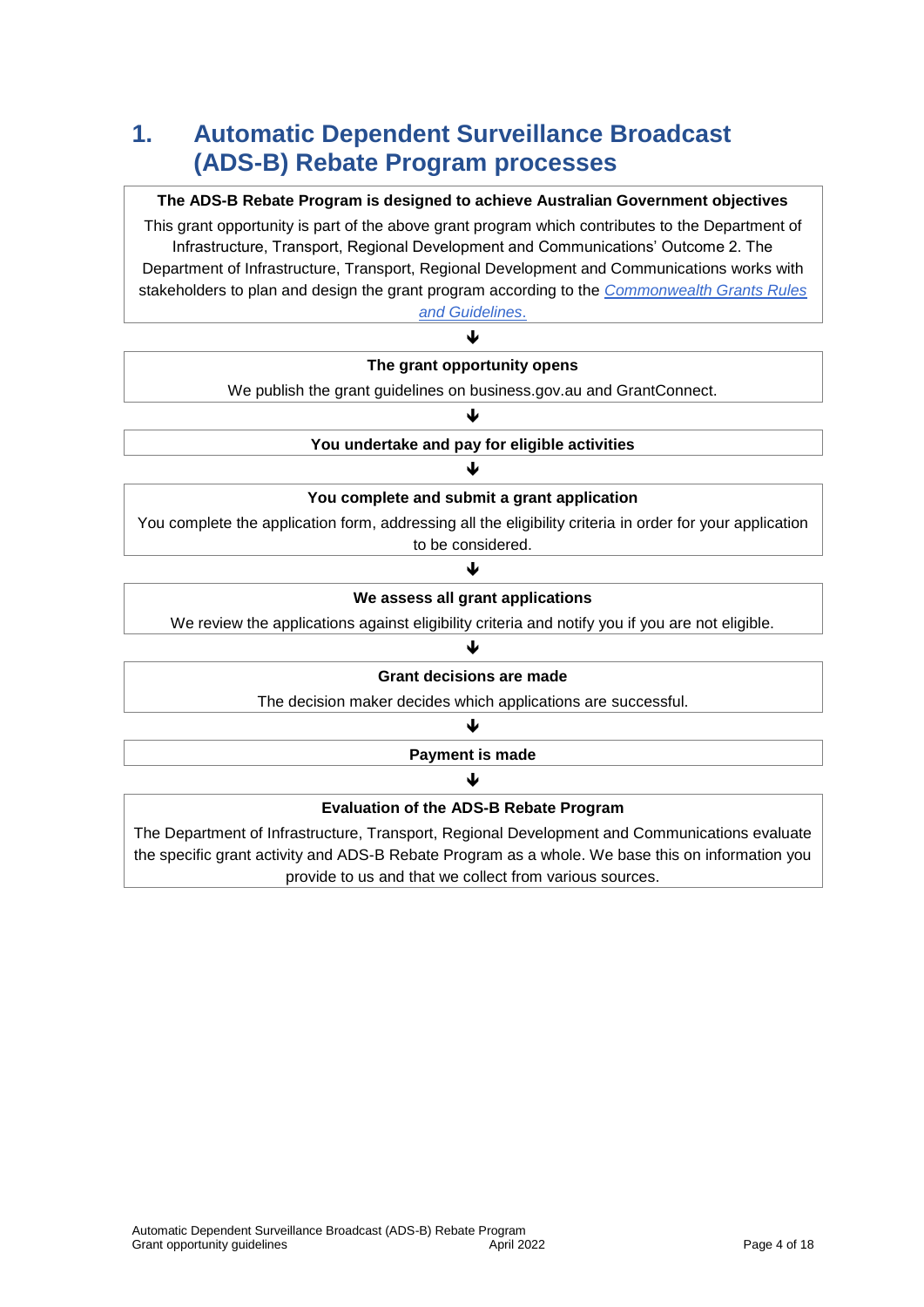### **2. About the grant program**

The Automatic Dependent Surveillance Broadcast (ADS-B) Rebate Program (the program) will provide grants over two years from 2021-22 to 2022-23. The Minister for Infrastructure, Transport and Regional Development announced the release of the program on 20 December 2021 as part of the Australian Government's Aviation Recovery Framework 'Flying to Recovery'.

The objective of the program is to incentivise voluntary uptake of ADS-B equipment in Australian– registered aircraft operating under Visual Flight Rules (VFR) to improve safety and efficiency for Australian airspace users.

The intended outcome of the program is improved safety and efficiency of Australian airspace, through extension of ADS-B technology to the Australian VFR aircraft fleet to provide:

- better situational awareness for pilots through improved electronic visibility of nearby airborne VFR aircraft
- enhanced search and rescue capabilities through improved air traffic information
- air traffic controllers with additional and accurate automated aircraft position information of VFR aircraft.

The program funds two classes of eligible ADS-B equipment (see Appendix A):

- installed ADS-B equipment that air traffic controllers can use for aircraft separation purposes (referred to as ADS-B), or
- portable ADS-B equipment for local electronic traffic information purposes (referred to as ADS-B EC).

We administer the program according to the *[Commonwealth Grants Rules and Guidelines](https://www.finance.gov.au/government/commonwealth-grants/commonwealth-grants-rules-guidelines)* [\(CGRGs\)](https://www.finance.gov.au/government/commonwealth-grants/commonwealth-grants-rules-guidelines)<sup>1</sup> .

### 2.1. About the ADS-B Rebate Program grant opportunity

This document sets out:

the eligibility criteria

1

- how we consider and assess grant applications
- how we notify applicants
- responsibilities and expectations in relation to the opportunity.

The Department of Industry, Science, Energy and Resources (the department) is responsible for administering this grant opportunity on behalf of Department of Infrastructure, Transport, Regional Development and Communications.

We have defined key terms used in these guidelines in the glossary at section 13.

You should read this document carefully before you fill out an application.

### **3. Grant amount and grant period**

The Australian Government has announced a total of \$30 million over 2 years for the program from 2021-22 to 2022-23 or until funding is exhausted, whichever occurs first.

<sup>1</sup> <https://www.finance.gov.au/government/commonwealth-grants/commonwealth-grants-rules-guidelines>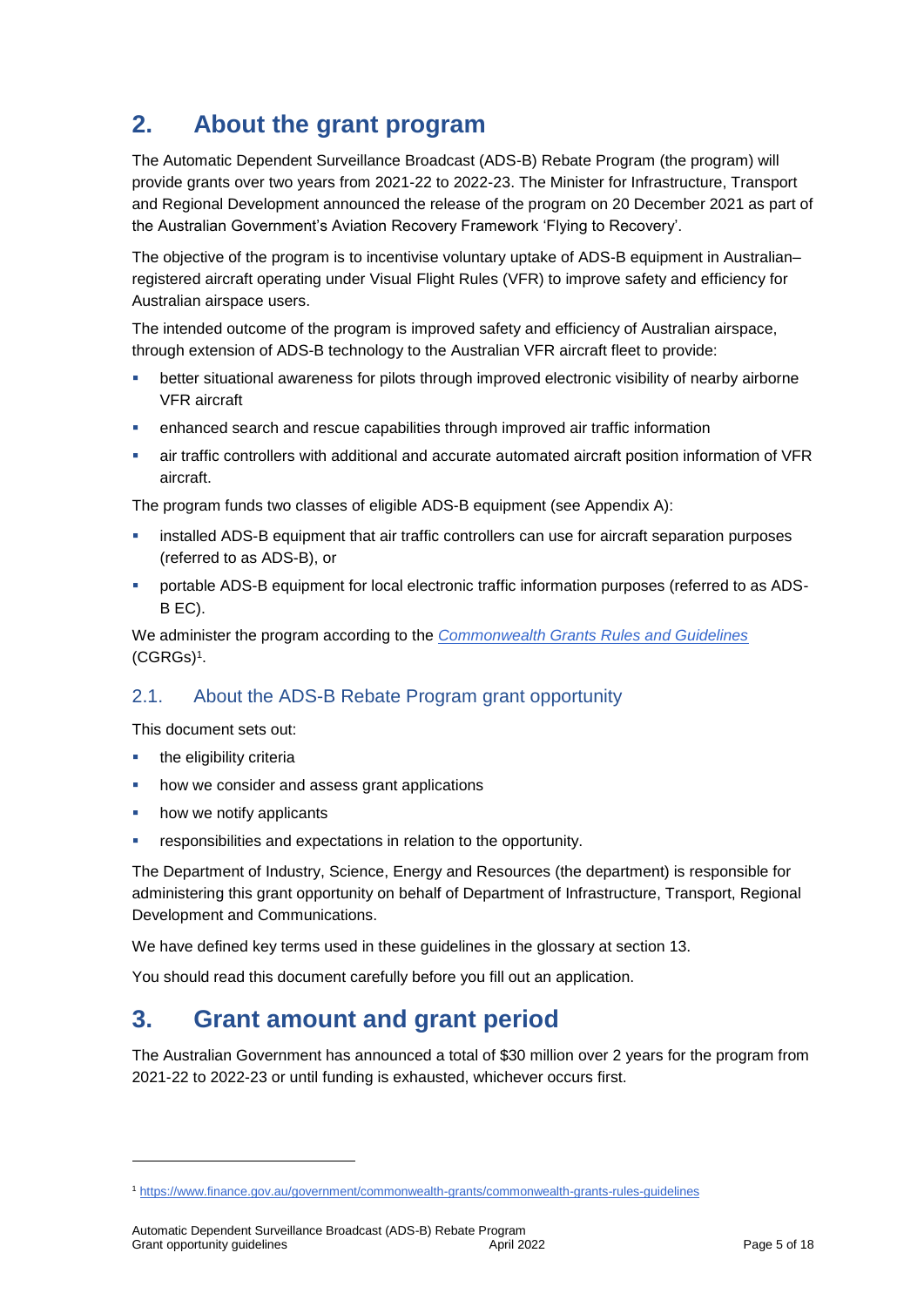### 3.1. Grants available

The grant amount will be up to 50 per cent of eligible project expenditure (grant percentage).

The maximum grant amount is \$5,000 per eligible aircraft.

Only one grant per aircraft and per device is permitted. You can apply for multiple grants if you own more than one eligible aircraft.

A grant may be made for each eligible aircraft for an ADS-B or an ADS-B EC, but not both.

You are responsible for funding the remaining eligible and ineligible project costs.

### **4. Eligibility criteria**

We cannot consider your application if you do not satisfy all eligibility criteria.

### 4.1. Who is eligible?

To be eligible you must:

- be the registered owner of a crewed aircraft operating under Visual Flight Rules (VFR) and shown in an approved registration database including:
	- the CASA Australian aircraft register for VH aircraft (e.g. fixed wing, helicopter, balloon, glider) [registration database managed by CASA](https://www.casa.gov.au/search-centre/aircraft-register)<sup>2</sup>
	- an approved Australian Sport Aviation organisation:
		- **[Recreational Aviation Australia](https://www.raa.asn.au/) (RAAus)**<sup>3</sup>
		- [Australian Sport Rotorcraft Association](https://www.asra.org.au/) (ASRA)<sup>4</sup>
		- **[Sports Aviation Federation of Australia](https://www.safa.asn.au/) (SAFA)<sup>5</sup>**.

#### 4.2. Additional eligibility requirements

We can only accept applications where:

- you provide:
	- a clear copy of the registration certificate for your aircraft and agree to us verifying registration and ownership in the approved registration databases listed above
	- a paid Australian Tax Invoice(s), including evidence of payment, for the purchase and installation of eligible equipment for ADS-B or the purchase of eligible equipment for ADS-B EC in the aircraft no earlier than 20 December 2021
	- **for ADS-B installations, a signed declaration by an approved installer using the template** provided on [business.gov.au.](https://business.gov.au/grants-and-programs/automatic-dependent-surveillance-broadcast-rebate-program#key-documents)
- you declare that:
	- you are the owner of the aircraft
	- you incurred the eligible expenditure
	- **the aircraft is only used for operations under VFR**

-

<sup>2</sup> https://www.casa.gov.au/search-centre/aircraft-register

<sup>3</sup> https://www.raa.asn.au/

<sup>4</sup> https://www.asra.org.au/

<sup>5</sup> https://www.safa.asn.au/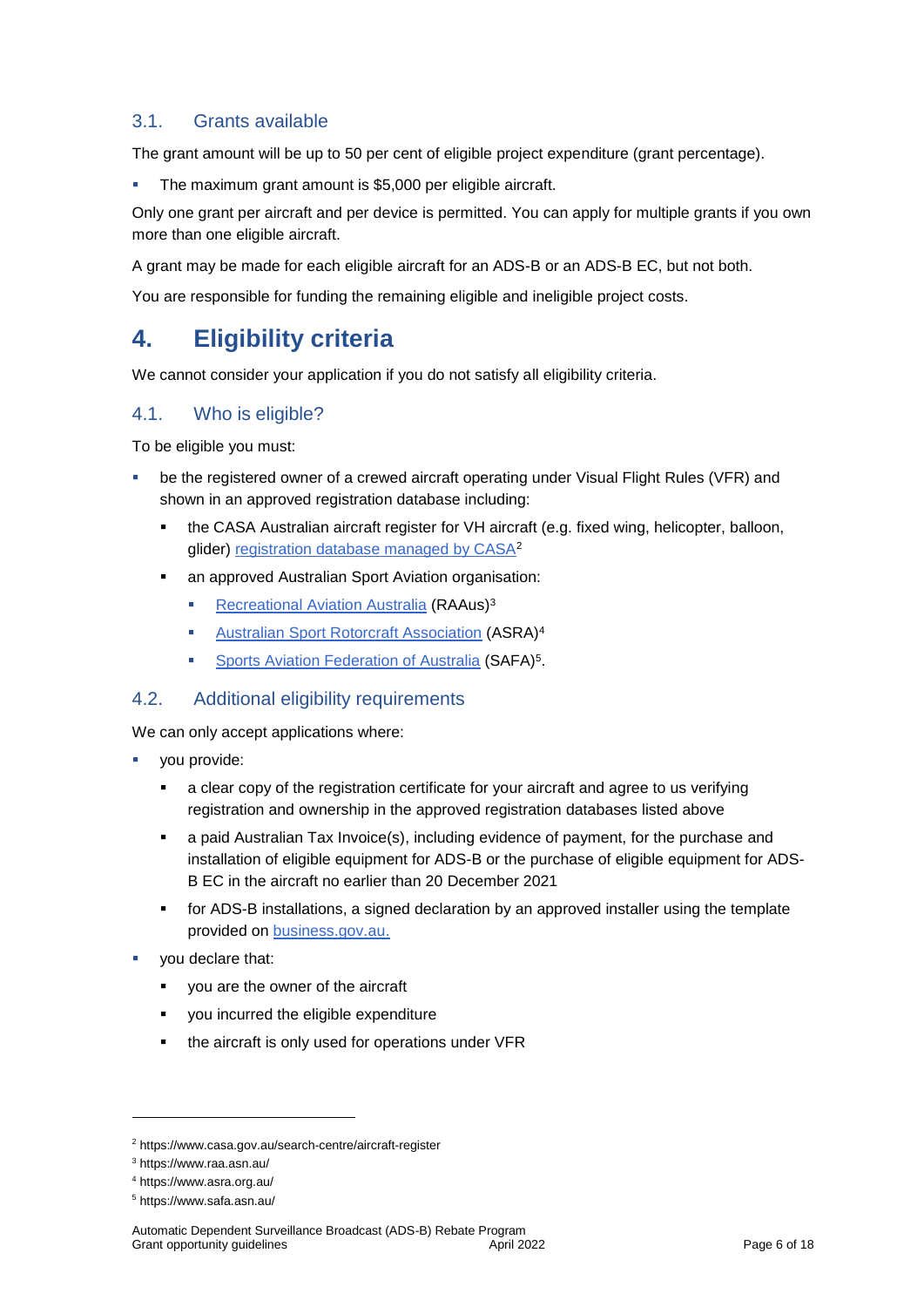- the aircraft does not require mandatory fitment of eligible equipment, such as for Instrument Flight Rules (IFR) operations or if required as a condition of aircraft registration
- the aircraft is located in Australia
- the installation of eligible ADS-B equipment was undertaken in Australia (if applicable).

We cannot waive the eligibility criteria under any circumstances.

### 4.3. Who is not eligible?

You are not eligible to apply if:

- the aircraft or device has already received a grant under this program
- you are an organisation, or your project partner is an organisation, included on the National Redress Scheme's website on the list of 'Institutions that have not joined or signified their intent to join the Scheme' [\(www.nationalredress.gov.au\)](http://www.nationalredress.gov.au/)
- you are an employer of 100 or more employees that has [not complied](https://www.wgea.gov.au/what-we-do/compliance-reporting/non-compliant-list) with the *Workplace Gender Equality Act (2012)*.

### **5. What the grant money can be used for**

### <span id="page-6-0"></span>5.1. Eligible activities

For ADS-B, eligible activities must include:

purchase and installation of eligible equipment by an approved installer.

For ADS-B EC, eligible activities must include:

purchase of eligible equipment.

Eligible activities must occur no earlier than 20 December 2021.

We may also approve other activities.

### <span id="page-6-1"></span>5.2. Eligible expenditure

We will reimburse you for eligible expenditure items only.

For ADS-B, eligible expenditure items are:

- purchase of eligible equipment
- costs of installation of eligible equipment by an approved installer

For ADS-B EC, eligible expenditure items are:

purchase of eligible equipment.

You must incur eligible expenditure no earlier than 20 December 2021 and submit a claim no later than the application close date. Expenditure incurred prior to 20 December 2021 (such as a deposit for eligible equipment) will not be eligible for the grant.

We may update the guidance on eligible and ineligible expenditure from time to time.

Not all expenditure on your project may be eligible for grant funding. The Program Delegate (who is a manager within the department with responsibility for administering the program) makes the final decision on what is eligible expenditure.

The Program Delegate may give additional guidance on eligible expenditure if required or approve equipment not listed in Appendix B if defined as eligible by CASA.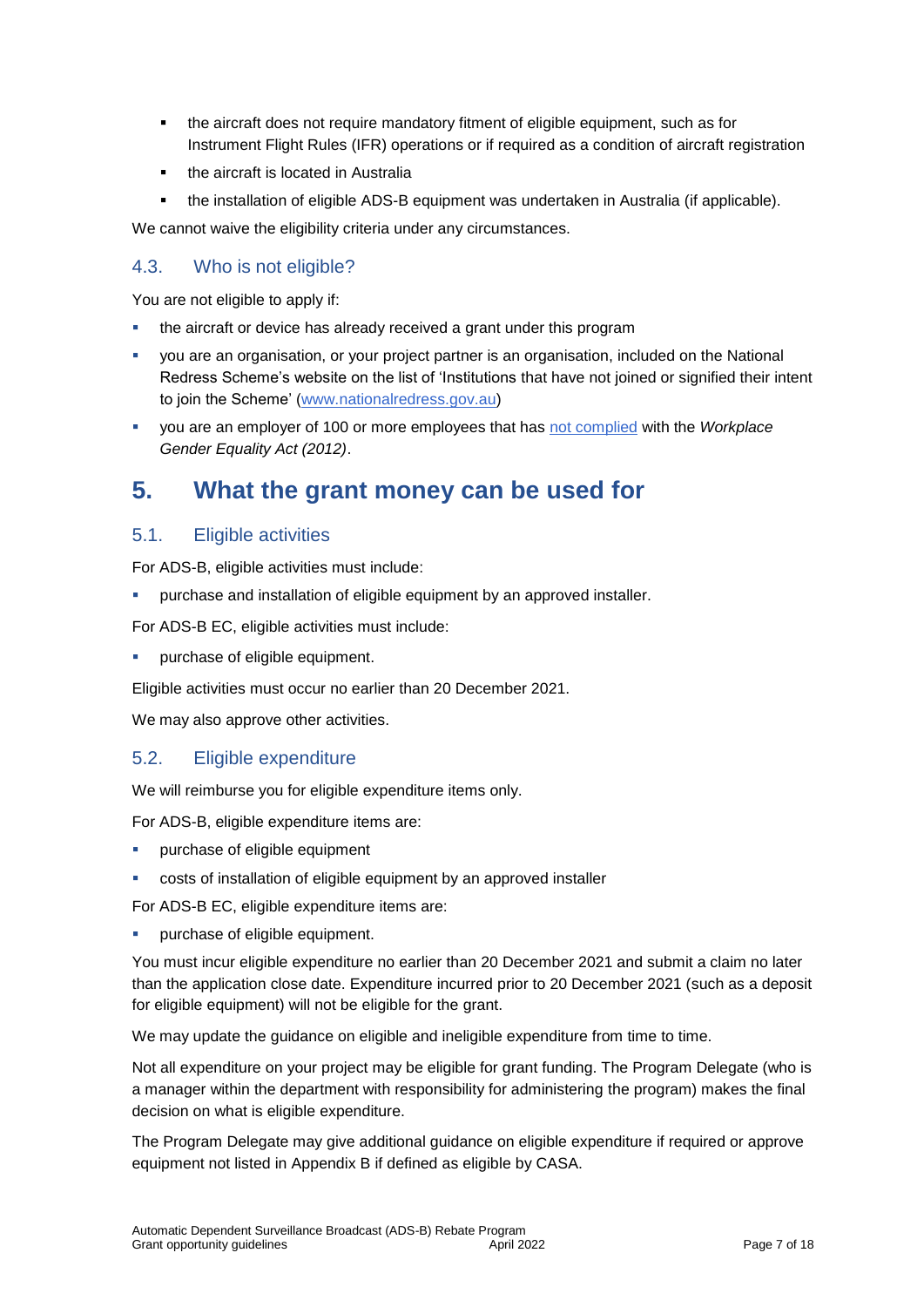### **6. How to apply**

Before applying you should read and understand these guidelines published on business.gov.au and GrantConnect.

You will need to set up an account to access our online [portal.](https://portal.business.gov.au/) The portal allows you to apply for and manage a grant or service in a secure online environment.

To apply, you must:

- complete the online [application form](https://business.gov.au/grants-and-programs/automatic-dependent-surveillance-broadcast-rebate-program#key-documents) via business.gov.au
- provide all the information requested
- **address all eligibility criteria**
- include all necessary attachments.

You can view and print a copy of your submitted application on the portal for your own records.

You are responsible for making sure your application is complete and accurate. Giving false or misleading information is a serious offence under the *Criminal Code Act 1995* (Cth). If we consider that you have provided false or misleading information we may not progress your application. If you find an error in your application after submitting it, you should call us immediately on 13 28 46.

If we find an error or information that is missing, we may ask for clarification or additional information from you that will not change the nature of your application. However, we can refuse to accept any additional information from you that would change your submission after the application closing time.

If you need further guidance around the application process, or if you have any issues with the portal, [contact us](https://www.business.gov.au/contact-us) at business.gov.au or by calling 13 28 46.

### 6.1. Attachments to the application

You must provide the following documents with your application:

- a clear copy of the registration certificate for your aircraft
- a paid Australian Tax Invoice(s), including evidence of payment, for the purchase and installation of eligible equipment for ADS-B or the purchase of eligible equipment for ADS-B EC in the aircraft no earlier than 20 December 2021
- for ADS-B installations, a signed declaration by an approved installer using the template provided on [business.gov.au.](https://business.gov.au/grants-and-programs/automatic-dependent-surveillance-broadcast-rebate-program#key-documents)

You must attach supporting documentation in line with the instructions provided in the form. You should only attach requested documents. The total of all attachments cannot exceed 20MB. We will not consider information in attachments that we do not request.

### 6.2. Timing of grant opportunity

You can only submit an application between the published opening and closing dates. We cannot accept late applications.

We expect to reimburse eligible costs within 21 business days of approval of an eligible application.

### **7. The grant selection process**

We review your application against the eligibility criteria.

If the process identifies unintentional errors in your application, we may contact you to correct or clarify the errors.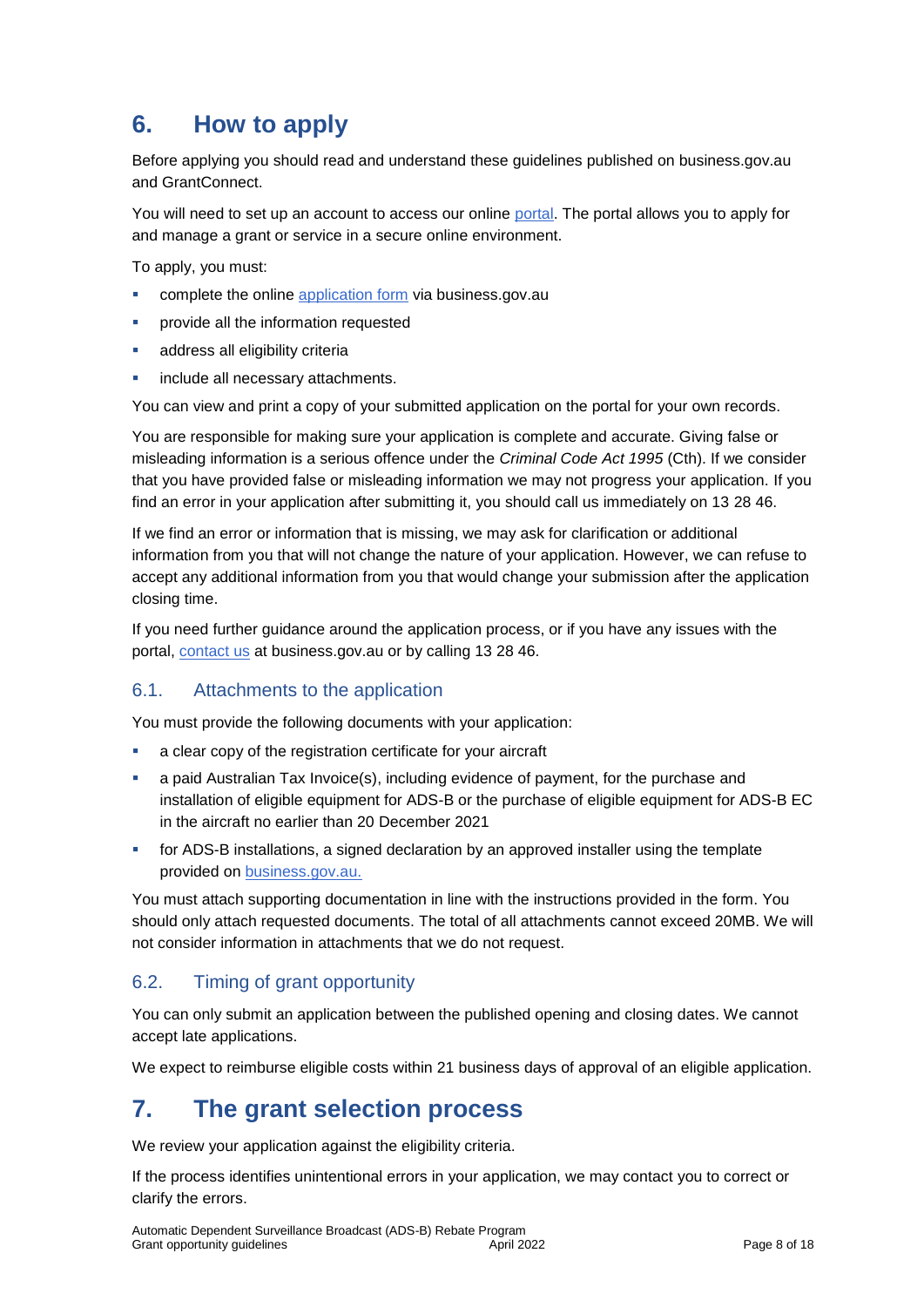The Program Delegate decides which grants to approve. The Program Delegate's decision is final in all matters, including:

- the grant approval
- the grant funding to be awarded
- any conditions attached to the offer of grant funding

We will not review decisions about your application.

The Program Delegate will not approve funding if there are insufficient program funds available across relevant financial years for the program.

### **8. Notification of application outcomes**

We will advise you of the outcome of your application in writing.

### **9. Successful grant applications**

### 9.1. Activity specific legislation, policies and industry standards

You must comply with all relevant laws and regulations in undertaking your project (as defined in the Glossary). You must also comply with the specific legislation/policies/industry standards that follow. It is a condition of the grant funding that you meet these requirements. In particular, you will be required to comply with:

- [Part 91 \(General Operating and Flight Rules\) Manual of Standards 2020](https://www.legislation.gov.au/Latest/F2020L01514)
- All other regulatory requirements associated with installation, operation, and maintenance of equipment on the aircraft
- State/Territory legislation in relation to working with children.

### 9.2. How we pay the grant

We will pay the grant following the decision from the Program Delegate on the eligibility of your activities.

### 9.3. Tax obligations

1

If you are registered for the Goods and Services Tax (GST), where applicable we will add GST to your grant payment and provide you with a recipient created tax invoice. You are required to notify us if your GST registration status changes during the project period. GST does not apply to grant payments to government related entities<sup>6</sup>.

Grants are assessable income for taxation purposes, unless exempted by a taxation law. We recommend you seek independent professional advice on your taxation obligations or seek assistance from the [Australian Taxation Office.](https://www.ato.gov.au/) We do not provide advice on tax.

### **10. Announcement of grants**

We will publish non-sensitive details of successful projects on GrantConnect. We are required to do this by the *[Commonwealth Grants Rules and Guidelines](https://www.finance.gov.au/government/commonwealth-grants/commonwealth-grants-rules-guidelines)* unless otherwise prohibited by law. We may also publish this information on business.gov.au. This information may include:

<sup>6</sup> See Australian Taxation Office ruling GSTR 2012/2 available at ato.gov.au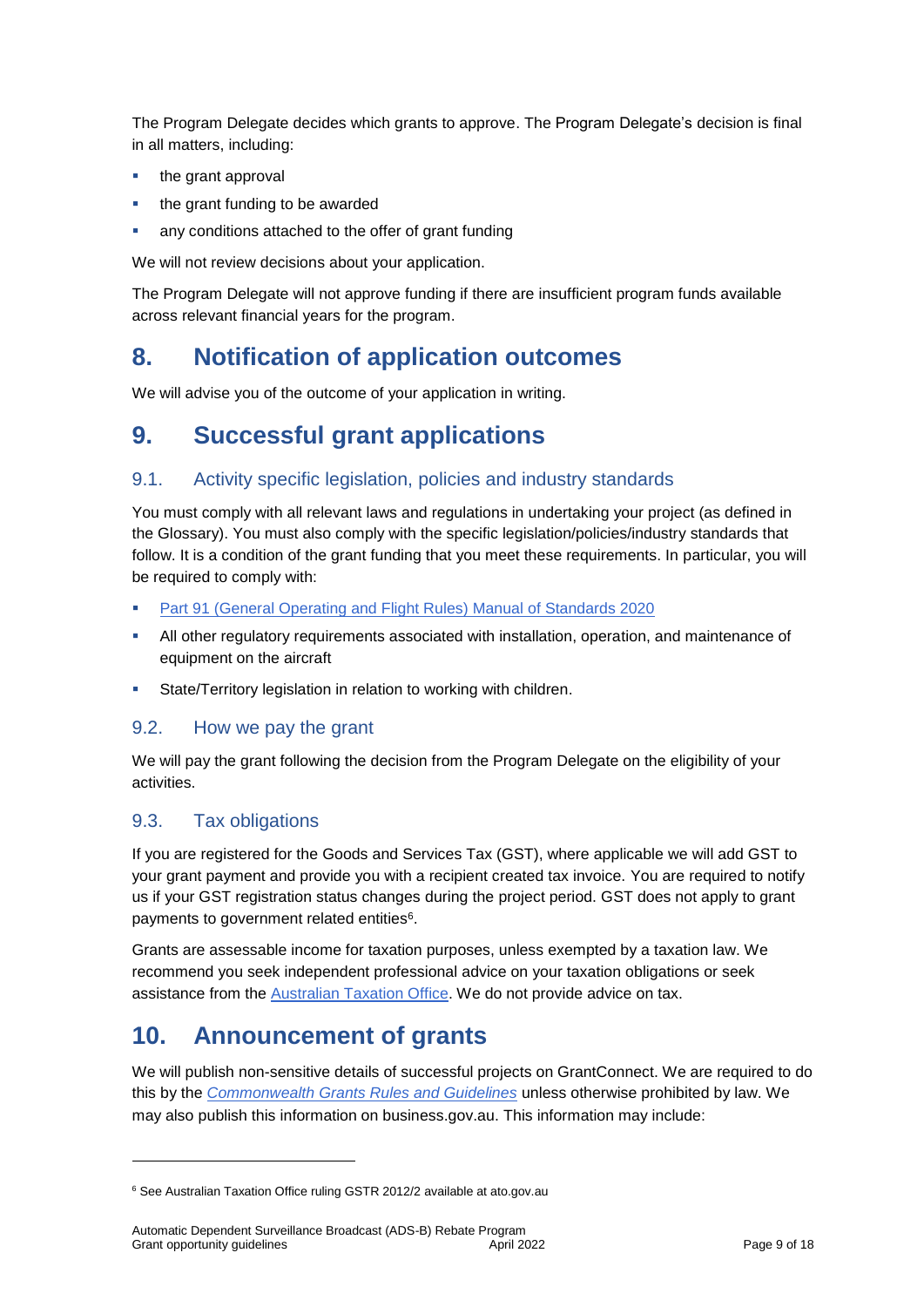- **name of your organisation**
- **title of the project**
- **description of the project and its aims**
- amount of grant funding awarded
- Australian Business Number
- business location
- **vour organisation's industry sector.**

### **11. How we monitor your grant activity**

### 11.1. Evaluation

The Department of Infrastructure, Transport, Regional Development and Communications will evaluate the grant program to measure how well the outcomes and objectives have been achieved. We may use information from your application for this purpose. We may also interview you, or ask you for more information to help us understand how the grant impacted you and to evaluate how effective the program was in achieving its outcomes.

We may contact you up to two years after you finish your project for more information to assist with this evaluation.

### 11.2. Grant acknowledgement

If you make a public statement about a project funded under the program, including in a brochure or publication, you must acknowledge the grant by using the following:

'This project received grant funding from the Australian Government.'

### **12. Probity**

We will make sure that the grant opportunity process is fair, according to the published guidelines, incorporates appropriate safeguards against fraud, unlawful activities and other inappropriate conduct and is consistent with the CGRGs.

### 12.1. Conflicts of interest

Any conflicts of interest could affect the performance of the grant opportunity or program. There may be a [conflict of interest,](http://www.apsc.gov.au/publications-and-media/current-publications/aps-values-and-code-of-conduct-in-practice/conflict-of-interest) or perceived conflict of interest, if our staff, any member of a committee or advisor and/or you or any of your personnel:

- has a professional, commercial or personal relationship with a party who is able to influence the application selection process, such as an Australian Government officer
- **•** has a relationship with or interest in, an organisation, which is likely to interfere with or restrict the applicants from carrying out the proposed activities fairly and independently or
- **•** has a relationship with, or interest in, an organisation from which they will receive personal gain because the organisation receives a grant under the grant program/ grant opportunity.

As part of your application, we will ask you to declare any perceived or existing conflicts of interests or confirm that, to the best of your knowledge, there is no conflict of interest.

If you later identify an actual, apparent, or perceived conflict of interest, you must inform us in writing immediately.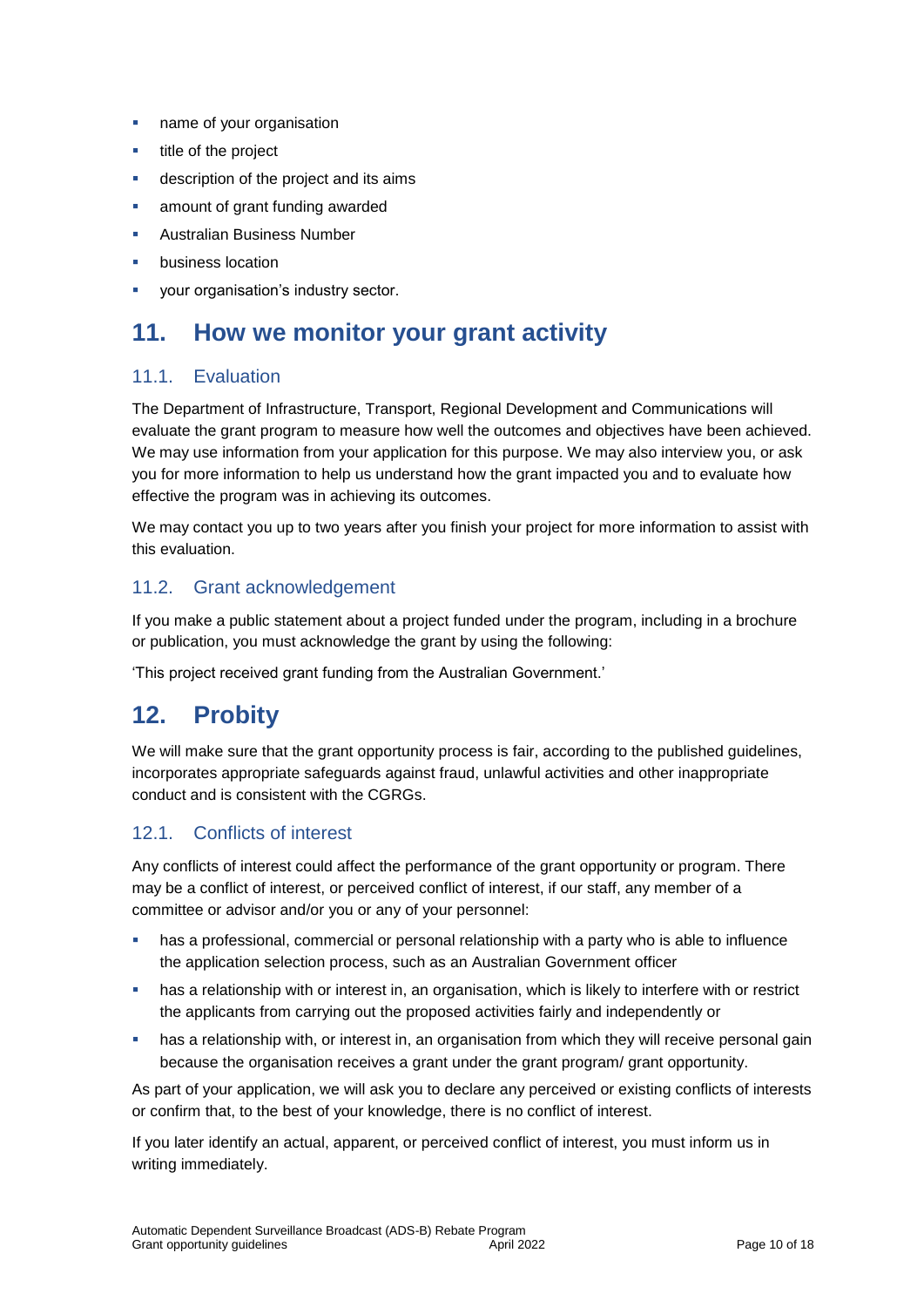Conflicts of interest for Australian Government staff are handled as set out in the Australian Public [Service Code of Conduct \(Section 13\(7\)\)](https://www.legislation.gov.au/Details/C2019C00057)<sup>7</sup> of the *Public Service Act 1999* (Cth). Committee members and other officials including the decision maker must also declare any conflicts of interest.

We publish our [conflict of interest policy](https://www.industry.gov.au/sites/g/files/net3906/f/July%202018/document/pdf/conflict-of-interest-and-insider-trading-policy.pdf)<sup>8</sup> on the department's website. The Commonwealth policy entity also publishes a conflict of interest policy on its website.

### 12.2. How we use your information

Unless the information you provide to us is:

- confidential information as per [12.2.1,](#page-10-0) or
- personal information as per [12.2.3,](#page-11-0)

We may share the information with other government agencies for a relevant Commonwealth purpose such as:

- to improve the effective administration, monitoring and evaluation of Australian Government programs
- for research
- to announce the awarding of grants.

#### <span id="page-10-0"></span>12.2.1. How we handle your confidential information

We will treat the information you give us as sensitive and therefore confidential if it meets all of the following conditions:

- you clearly identify the information as confidential and explain why we should treat it as confidential
- the information is commercially sensitive
- disclosing the information would cause unreasonable harm to you or someone else
- you provide the information with an understanding that it will stay confidential.

#### 12.2.2. When we may disclose confidential information

We may disclose confidential information:

- to our Commonwealth employees and contractors, to help us manage the program effectively
- to the Auditor-General, Ombudsman or Privacy Commissioner
- to the responsible Minister or Assistant Minister
- to a House or a Committee of the Australian Parliament.

We may also disclose confidential information if

- we are required or authorised by law to disclose it
- you agree to the information being disclosed, or
- someone other than us has made the confidential information public.

-

<sup>7</sup> https://www.legislation.gov.au/Details/C2019C00057

<sup>8</sup> [https://www.industry.gov.au/sites/default/files/July%202018/document/pdf/conflict-of-interest-and-insider-trading](https://www.industry.gov.au/sites/default/files/July%202018/document/pdf/conflict-of-interest-and-insider-trading-policy.pdf?acsf_files_redirect)[policy.pdf?acsf\\_files\\_redirect](https://www.industry.gov.au/sites/default/files/July%202018/document/pdf/conflict-of-interest-and-insider-trading-policy.pdf?acsf_files_redirect)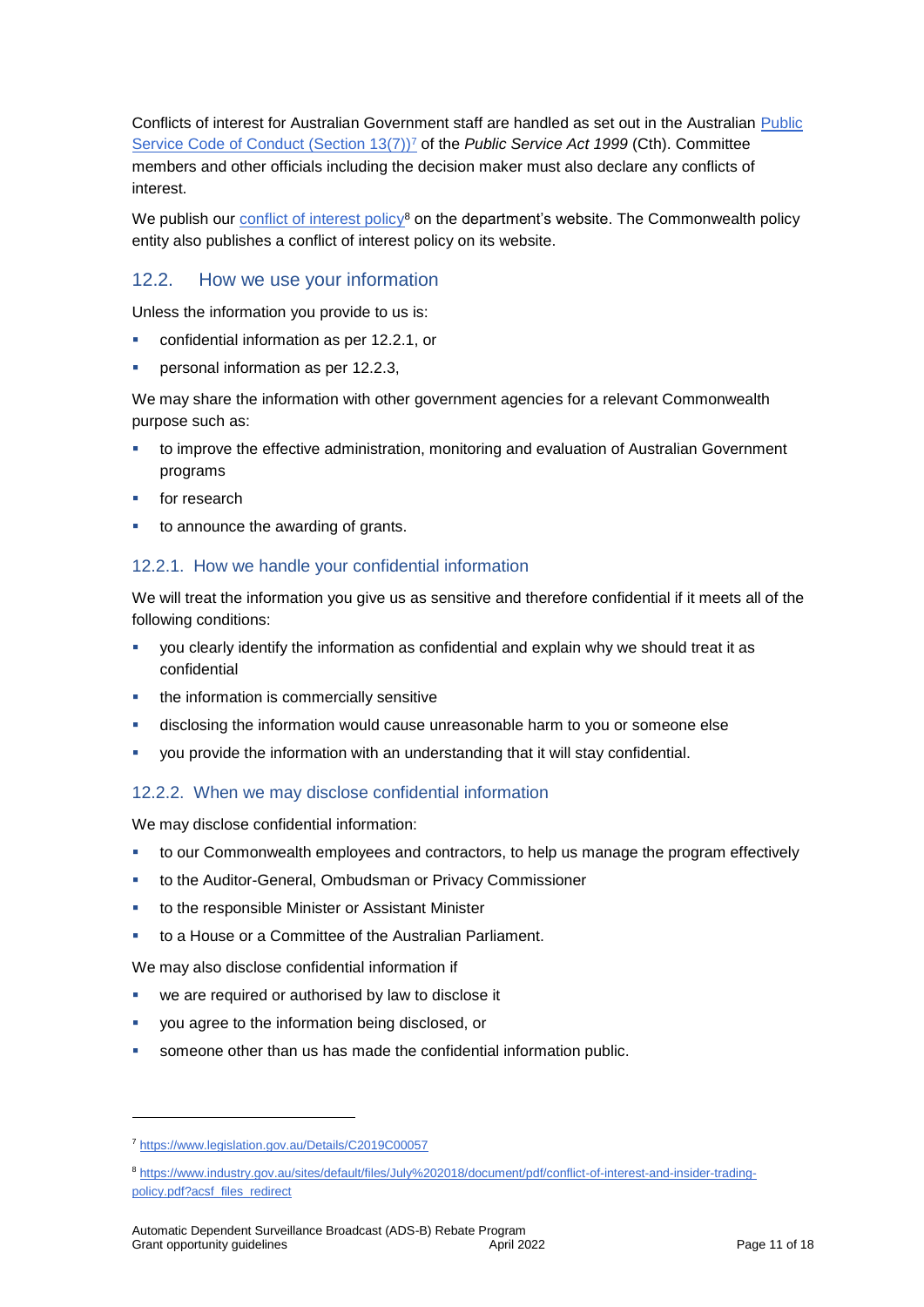### <span id="page-11-0"></span>12.2.3. How we use your personal information

We must treat your personal information according to the Australian Privacy Principles (APPs) and the *Privacy Act 1988* (Cth). This includes letting you know:

- what personal information we collect
- why we collect your personal information
- to whom we give your personal information.

We may give the personal information we collect from you to our employees and contractors, other Commonwealth employees and contractors, so we can:

- manage the program
- research, assess, monitor and analyse our programs and activities.

We, or the Minister, may:

- announce the names of successful applicants to the public
- publish personal information on the department's websites.

You may read our <u>Privacy Policy</u><sup>9</sup> on the department's website for more information on:

- what is personal information
- how we collect, use, disclose and store your personal information
- how you can access and correct your personal information.

### 12.2.4. Freedom of information

All documents in the possession of the Australian Government, including those about the program, are subject to the *Freedom of Information Act 1982* (Cth) (FOI Act)*.*

The purpose of the FOI Act is to give members of the public rights of access to information held by the Australian Government and its entities. Under the FOI Act, members of the public can seek access to documents held by the Australian Government. This right of access is limited only by the exceptions and exemptions necessary to protect essential public interests and private and business affairs of persons in respect of whom the information relates.

If someone requests a document under the FOI Act, we will release it (though we may need to consult with you and/or other parties first) unless it meets one of the exemptions set out in the FOI Act.

### 12.3. Enquiries and feedback

1

For further information or clarification, you can contact us on 13 28 46 or by [web chat](https://www.business.gov.au/contact-us) or through our [online enquiry form](http://www.business.gov.au/contact-us/Pages/default.aspx) on business.gov.au.

We may publish answers to your questions on our website as Frequently Asked Questions.

Our [Customer Service Charter](https://www.business.gov.au/about/customer-service-charter) is available at [business.gov.au.](http://www.business.gov.au/) We use customer satisfaction surveys to improve our business operations and service.

If you have a complaint, call us on 13 28 46. We will refer your complaint to the appropriate manager.

If you are not satisfied with the way we handle your complaint, you can contact:

<sup>9</sup> <https://www.industry.gov.au/data-and-publications/privacy-policy>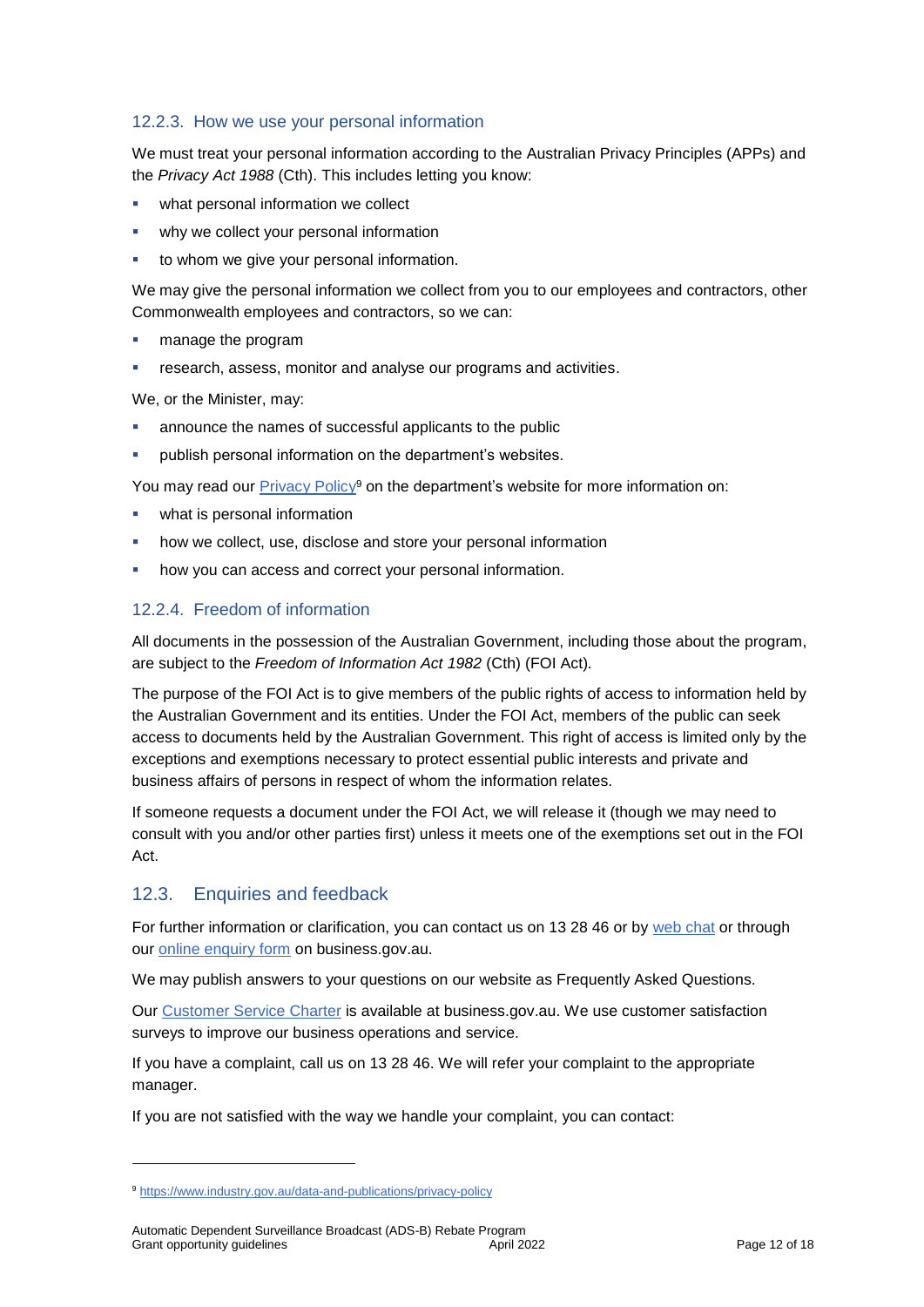Chief Finance Officer Department of Industry, Science, Energy and Resources GPO Box 2013 CANBERRA ACT 2601

You can also contact the [Commonwealth Ombudsman](http://www.ombudsman.gov.au/)<sup>10</sup> with your complaint (call 1300 362 072). There is no fee for making a complaint, and the Ombudsman may conduct an independent investigation.

1

<sup>10</sup> <http://www.ombudsman.gov.au/>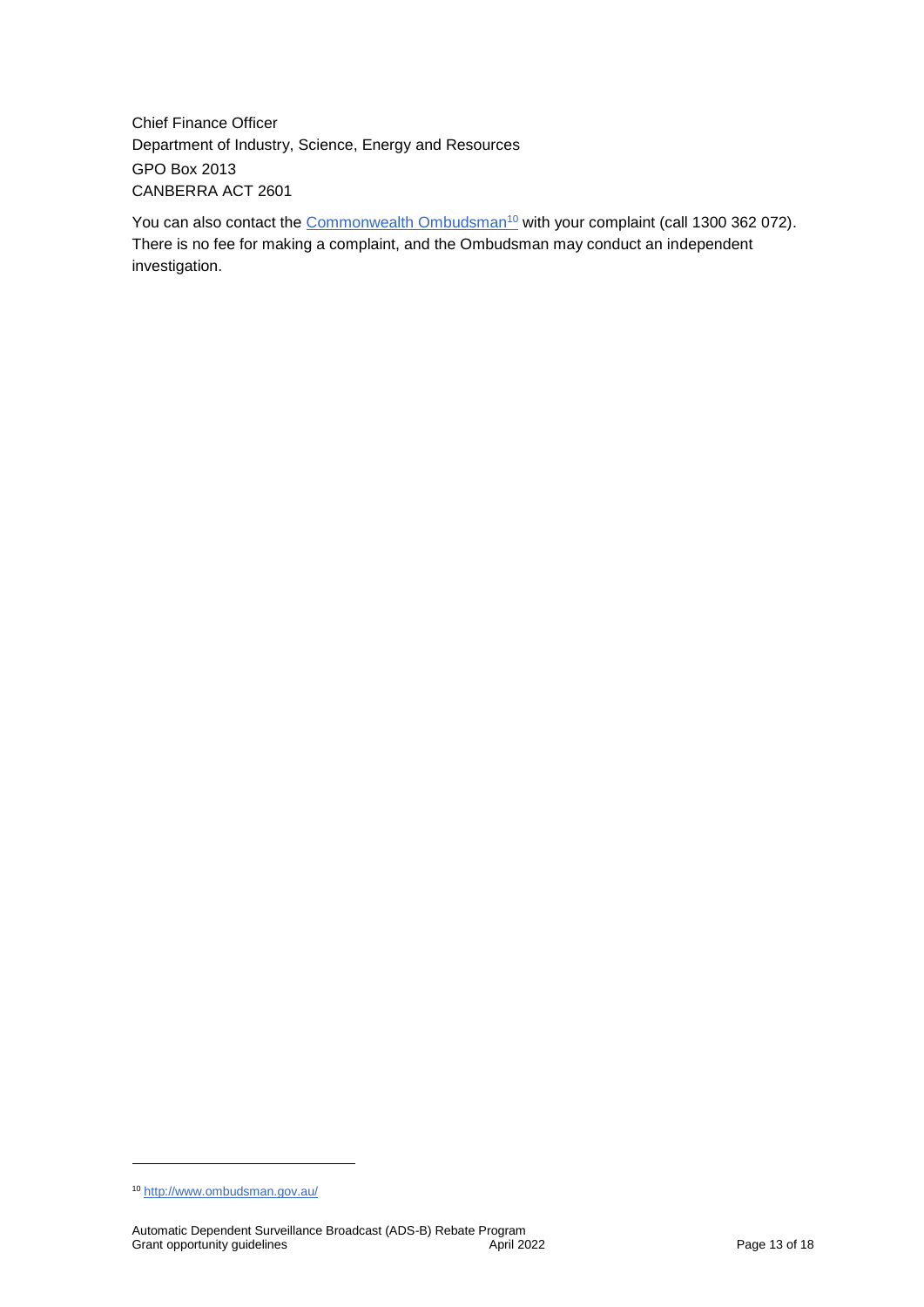## **13. Glossary**

| <b>Term</b>                  | <b>Definition</b>                                                                                                                                                                                                                                                                       |
|------------------------------|-----------------------------------------------------------------------------------------------------------------------------------------------------------------------------------------------------------------------------------------------------------------------------------------|
| Application form             | The document issued by the Program Delegate that<br>applicants use to apply for funding under the program.                                                                                                                                                                              |
| Approved installer           | A suitably qualified installer, such as a Licenced Aircraft<br>Maintenance Engineer (LAME) or another installer qualified<br>to install the equipment under a relevant regulatory<br>framework.                                                                                         |
| Department                   | The Department of Industry, Science, Energy and<br>Resources (DISER).                                                                                                                                                                                                                   |
| Eligible activities          | The activities undertaken by a grantee in relation to a<br>project that are eligible for funding support as set out in 5.1.                                                                                                                                                             |
| Eligible aircraft            | Australian registered aircraft that operate under Visual<br>Flight Rules (VFR) on the Civil Aviation Safety Authority<br>(CASA) aircraft register or an aircraft register managed by a<br>CASA approved Australian Sport Aviation organisation at<br>the time of the grant application. |
| Eligible equipment           | Eligible equipment is defined in appendix A of the guidelines                                                                                                                                                                                                                           |
| Eligible application         | An application or proposal for grant funding under the<br>program that the Program Delegate has determined is<br>eligible for assessment in accordance with these guidelines.                                                                                                           |
| Eligible expenditure         | The expenditure incurred by a grantee on a project and<br>which is eligible for funding support as set out in 5.2.                                                                                                                                                                      |
| Grant funding or grant funds | The funding made available by the Commonwealth to<br>grantees under the program.                                                                                                                                                                                                        |
| GrantConnect                 | The Australian Government's whole-of-government grants<br>information system, which centralises the publication and<br>reporting of Commonwealth grants in accordance with the<br>CGRGs.                                                                                                |
| Grantee                      | The recipient of grant funding under the program.                                                                                                                                                                                                                                       |
| <b>Guidelines</b>            | Guidelines that the Minister gives to the department to<br>provide the framework for the administration of the program,<br>as in force from time to time.                                                                                                                               |
| Minister                     | The Commonwealth Minister for Infrastructure, Transport<br>and Regional Development.                                                                                                                                                                                                    |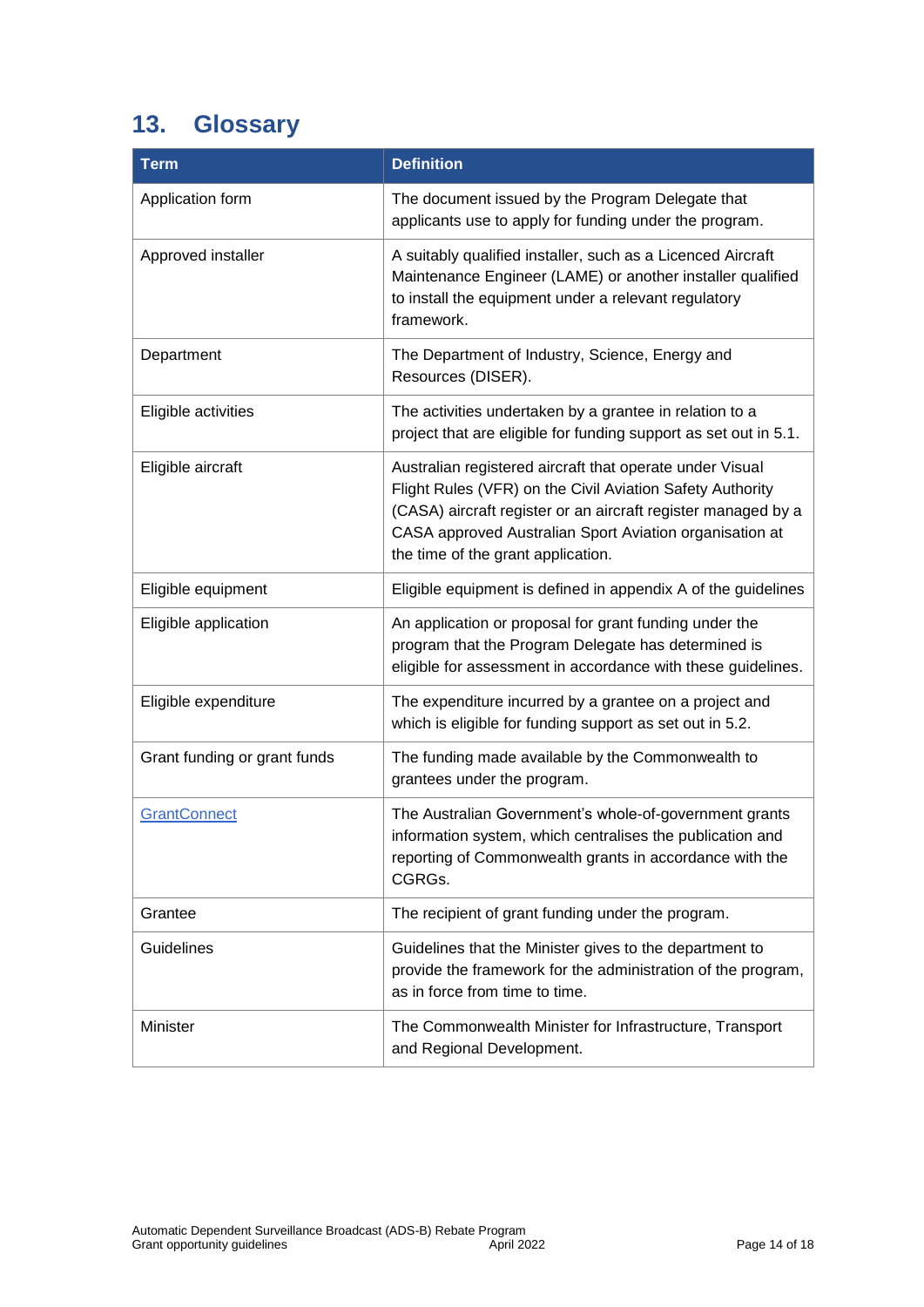| <b>Term</b>                         | <b>Definition</b>                                                                                             |
|-------------------------------------|---------------------------------------------------------------------------------------------------------------|
| Personal information                | Has the same meaning as in the <i>Privacy Act 1988</i> (Cth)<br>which is:                                     |
|                                     | Information or an opinion about an identified individual,<br>or an individual who is reasonably identifiable: |
|                                     | whether the information or opinion is true or not;<br>a.<br>and                                               |
|                                     | whether the information or opinion is recorded in a<br>b.<br>material form or not.                            |
| Program Delegate                    | A DISER senior officer within the department with<br>responsibility for the program.                          |
| Program funding or Program<br>funds | The funding made available by the Commonwealth for the<br>program.                                            |
| Project                             | A project described in an application for grant funding under<br>the program.                                 |
| VH aircraft                         | 'VH' is a prefix for an aircraft registered on the Australian<br>Civil Aircraft Register.                     |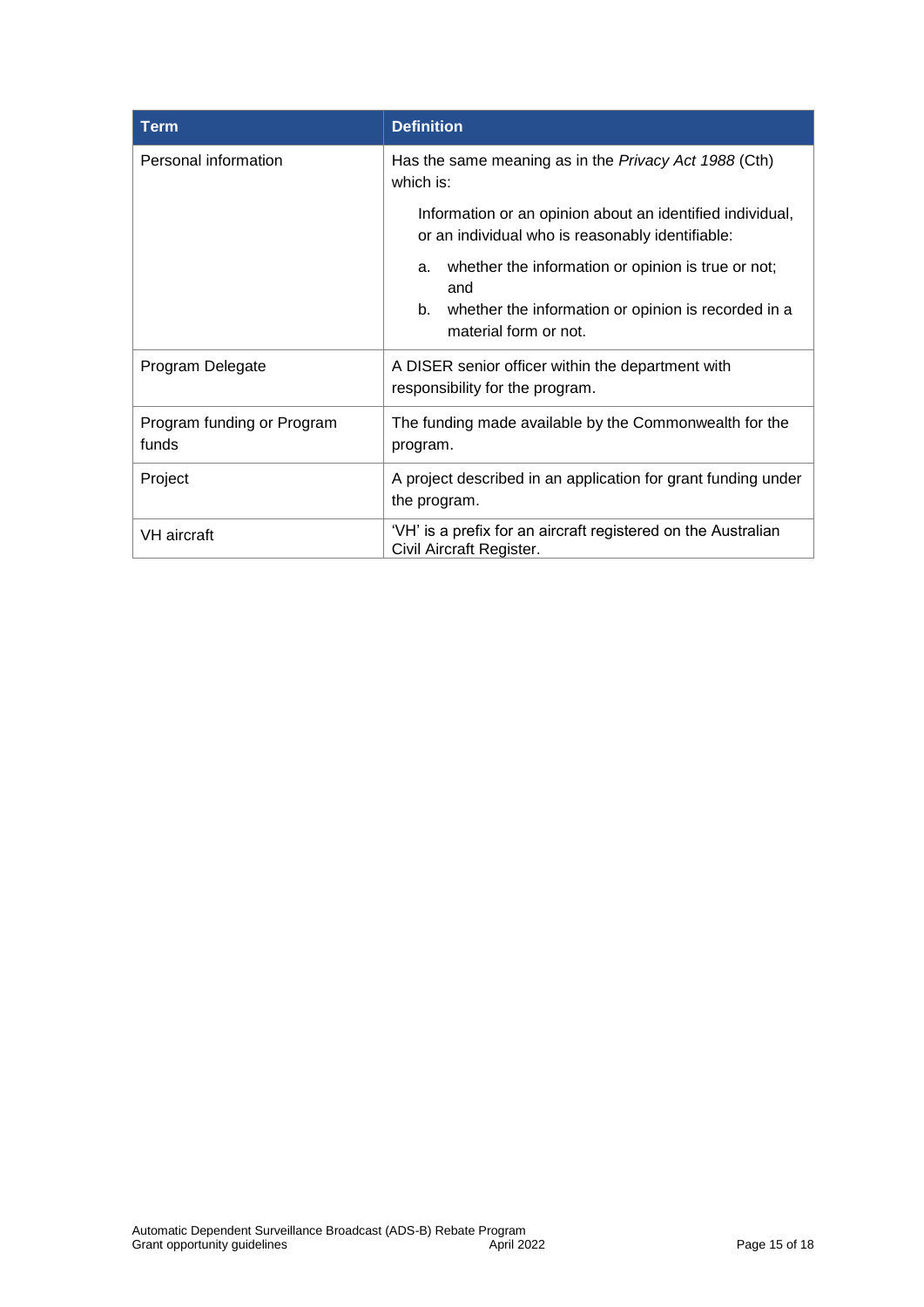### **Appendix A. Eligible equipment**

Eligible equipment includes FAA Technical Standard Orders (TSO) authorised, EU European Technical Standard Order (ETSO) authorised, and non-TSO/ETSO authorised equipment which is nonetheless demonstrated to be technically equivalent. Note that ADS-B (OUT) equipment that meets the program requirements and which embeds additional related functionality such as ADS-B (IN) is also considered eligible for the program. There are two categories of eligible equipment:

- **EXECUTE:** installed ADS-B equipment, and
- portable ADS-B equipment.

### 13.1.1. Installed ADS-B equipment (referred to as ADS-B)

The three standard acceptable approaches for installed ADS-B equipment meeting approved ADS-B (OUT) functional performance include:

- Installation of ADS-B equipment that meets the requirements of section 26.67 of *Part 91 [\(General Operating and Flight Rules\) Manual of Standards 2020](https://www.legislation.gov.au/Latest/F2020L01514)* (the MOS):
	- **Transponder with internal GNSS position source, or**
	- **Transponder with external GNSS position source**
- **Installation of Mode S transponder with Class B TABS that meets the requirements of section** 26.72A of the MOS
- Addition of appropriate components to existing installed equipment that provides ADS-B (OUT) capability in accordance with sections 26.67 or 26.72A of the MOS.

Note that eligible ADS-B (OUT) equipment includes equipment that is not authorised under a particular or specific TSO or ETSO, if that equipment:

- meets the requirements of section 26.66 of the MOS, and
- is installed exclusively for use in the range of aircraft described in regulation 103.005 of CASR or section 26.66 of the MOS (e.g. Light Sport Aircraft, aircraft with an experimental certificate, sailplanes, and certain balloons).

### 13.1.2. Portable ADS-B EC equipment (referred to as ADS-B EC)

The only portable ADS-B equipment eligible under the program is an electronic conspicuity device (ADS-B EC) that meets the requirements of section 26.72C of the MOS.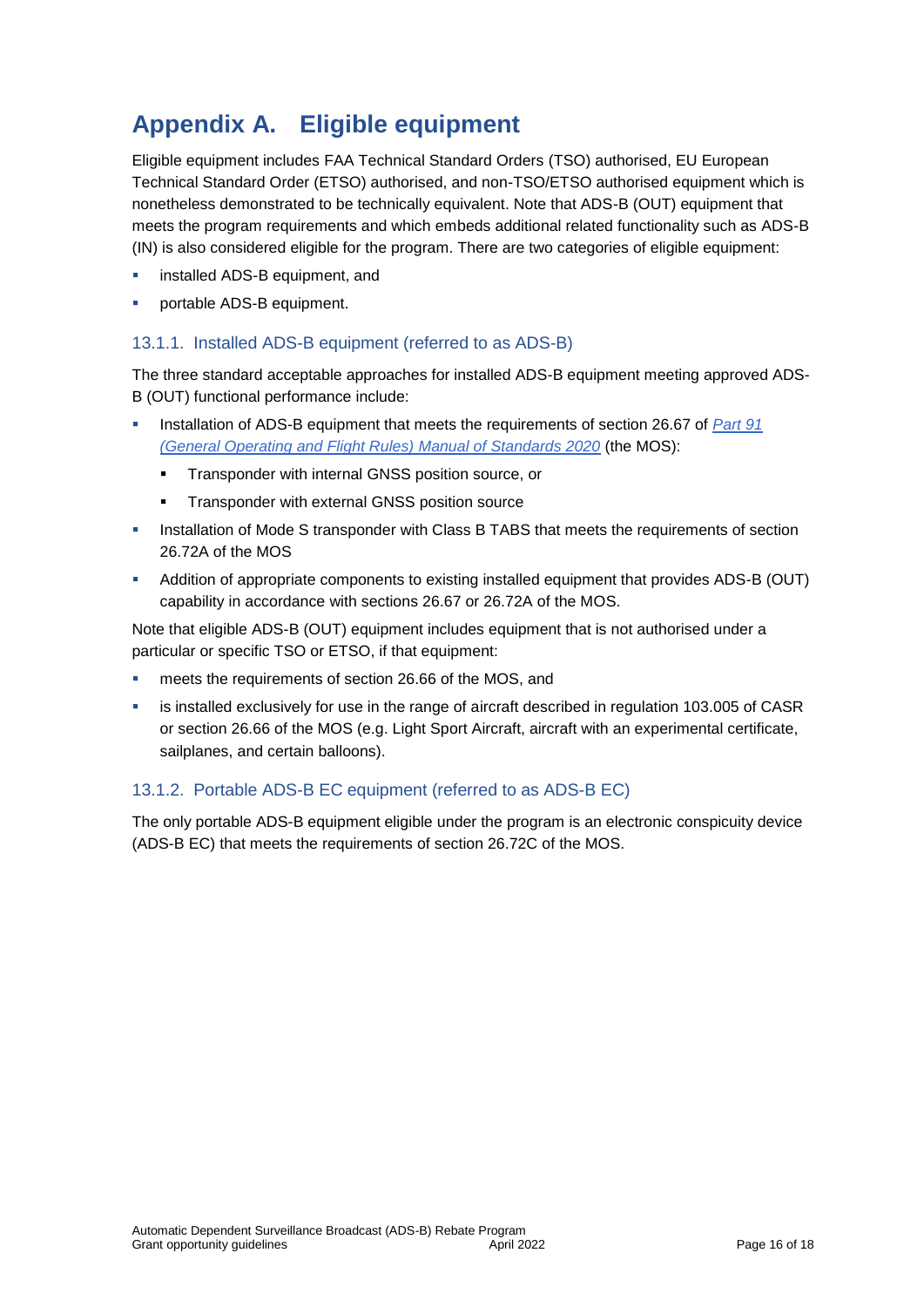### **Appendix B. Examples of eligible equipment**

### *Applicants should confirm with the supplier or relevant approval authority that equipment and equipment combinations will meet the applicable requirements of the MOS before proceeding with their equipment purchases and installation.*

The following tables list examples of eligible equipment. This list is not comprehensive and other equipment, including equipment marketed for use by the LSA/Experimental community, may also be eligible for those aircraft types.

#### **13.1.2.1.ADS-B (OUT) capable transponders with integrated GNSS position source**

| <b>Brand</b> | Model                     |
|--------------|---------------------------|
| Garmin       | GTX 335, GTX 345, GNX 375 |
| uAvionix     | TailBeaconX               |

Suitable for meeting the standards of Section 26.67 of the MOS.

#### **13.1.2.2.ADS-B (OUT) capable transponders without integrated GNSS position source**

| <b>Brand</b> | Model                                                        |
|--------------|--------------------------------------------------------------|
| Avidyne      | AXP 340                                                      |
| Dynon        | SV-XPNDR-261                                                 |
| Garmin       | GTX 33 (with extended squitter upgrade)                      |
|              | GTX 330 (with extended squitter upgrade)<br>GTX 335, GTX 345 |
| Tria         | TT-31, TT-21, TT-22                                          |

#### **13.1.2.3.GNSS position sources**

Suitable for meeting the standards of Sections 26.67 and 26.67A of the MOS.

| <b>Brand</b> | <b>Model</b>                                                                                                                                                                                                                                                                   |
|--------------|--------------------------------------------------------------------------------------------------------------------------------------------------------------------------------------------------------------------------------------------------------------------------------|
| Avidyne      | IFD 440, IFD 540                                                                                                                                                                                                                                                               |
| Dynon        | SV-GPS-2020                                                                                                                                                                                                                                                                    |
| Garmin       | GN 175, GNS 430, GNS 530                                                                                                                                                                                                                                                       |
| Trig         | TN70                                                                                                                                                                                                                                                                           |
|              | TN 72 (Depending on the manufacturer's<br>installation requirements, this position source<br>may not valid for entry to controlled airspace in<br>which the aircraft must be fitted with, or carry,<br>equipment that is of an approved ADS-B OUT<br>equipment configuration.) |